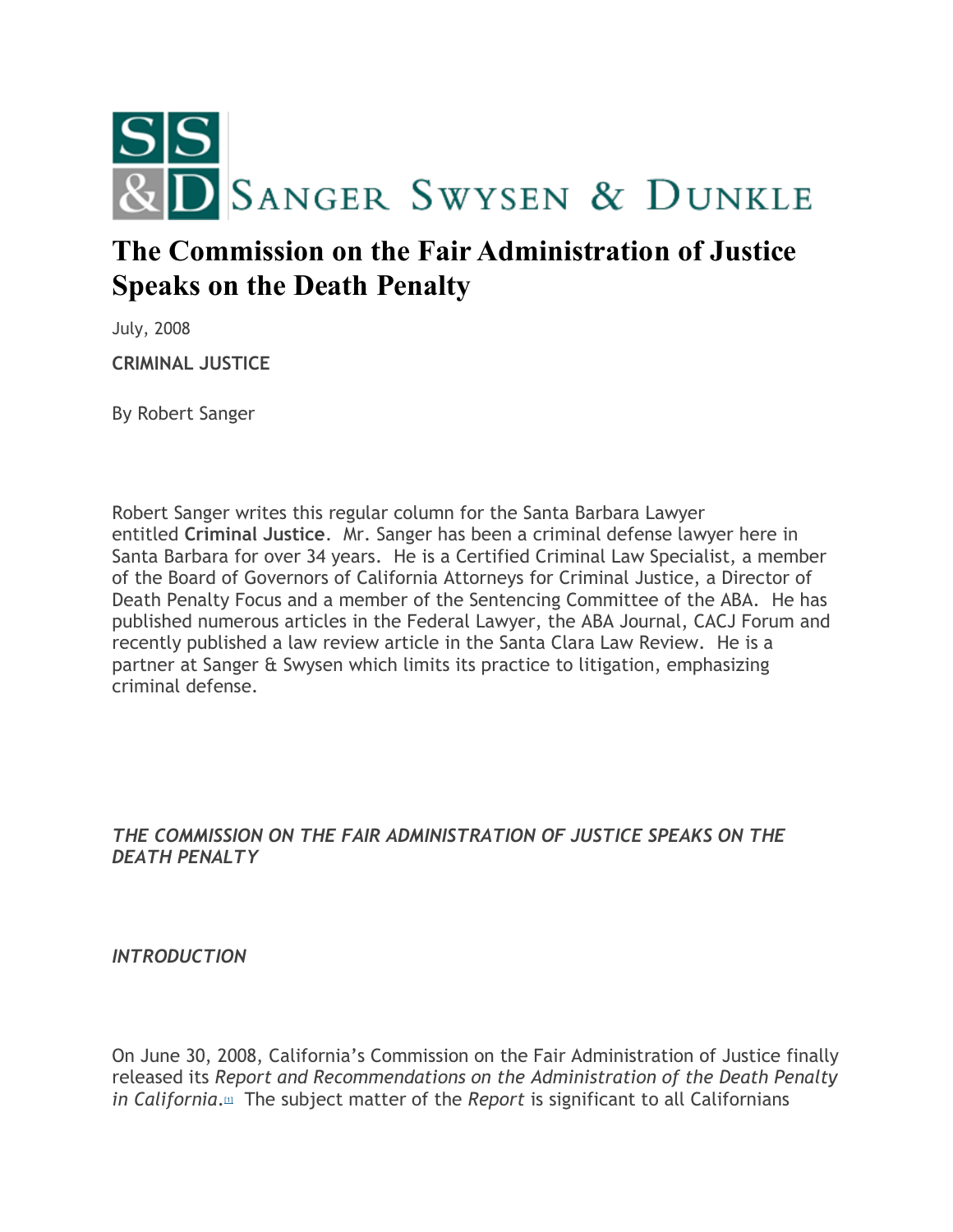whether they support or oppose the death penalty. The system is simply not working. As Chief Justice Ronald George has said, the present system is "dysfunctional." $\mathbb{Z}$  The system is broken and, if it is not discarded, the conclusion of the Commission, the Chief Justice and most of those who are involved in capital cases is that it must be fixed.

#### *THE COMMISSION ON THE FAIR ADMINISTRATION OF JUSTICE*

The *Commission Report* under consideration here is the seventh and final report in the series of reports on the criminal justice system by the California Commission on the Fair Administration of Justice. The CCFAJ was formed by the California State Senate to study how people came to be convicted by judge and jury only to find after years in prison that they were innocent. At the time of the formation of the Commission, August 27, 2004, over 100 people had been exonerated based largely on DNA evidence[.](#page-8-2)[3] The Commission's duties were to determine how the system failed to allow these wrongful convictions, how it could be fixed and what further recommendations could be made to make the criminal justice system fair and just.

As reported in this column in past months, the Commission on the Fair Administration of Justice is comprised predominantly by current and former members of law enforcement, prosecutors and the judiciary[.](#page-8-3)<sup>[4]</sup> The staff and consultants included former prosecutors and one of the studies commissioned by the Commission was conducted by Harry Caldwell, a former Santa Barbara Deputy District Attorney and now Pepperdine Law School Professor. While there were separate signing statements and two dissents, the core findings of the *Commission Report on the Death Penalty* were either unanimous or commanded a strong majority. Twenty-two Commissioners signed the document.

This part of the *Commission Report* totals 110 pages followed by 35 pages of Appendix and statements of individual Commissioners, dissents and concurrences. The core findings of the Commission in this *Report* were either unanimous or commanded a strong majority. Ultimately, 22 Commissioners signed the final document. Senate Resolution 10 of the 2006-2007 session extended the life of the Commission to June 30, 2008. This final *Report*, bearing that same date, June 30, 2008, appears to be the last official act of the Commission.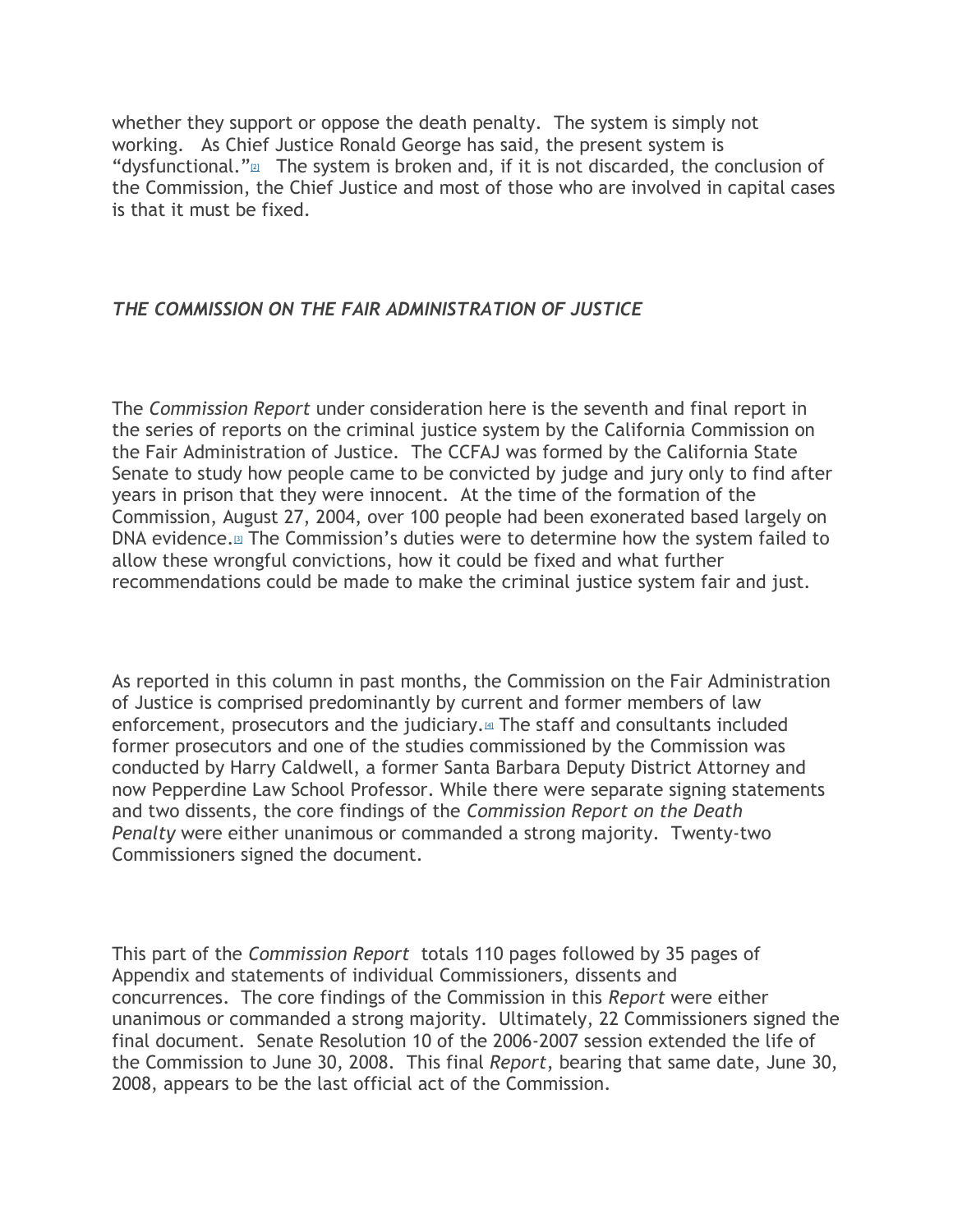#### *THE EXISTING REPORT AND RECOMMENDATIONS ON PROCEDURES WHICH MIGHT LEAD TO THE INNOCENT BEING SENTENCED TO DEATH*

The *Report* concludes that the death penalty system in California is broken. This last section, what we are calling the *Report* here is really a culmination of the Commission's work to understand what flaws in the criminal justice system have led to wrongful convictions and how to fix them. Five of the previous six sections, $\mathfrak{g}$  have to be considered in evaluating whether or not California law and procedure are sufficient to the task of safeguarding against wrongful convictions in any case, capital or non-capital. Where the Commission found serious need for reform, those flaws are present with all the more significance when the ultimate, irreversible penalty is sought to be imposed. So, the context of this *Report* on the death penalty itself begins with an understanding of these previously reported flaws that could lead to an innocent person being executed[.](#page-8-5)<sup>[6]</sup>

1. *Eyewitnesses identified the wrong person*. The identification may have been made in court after an in field show up, a line up or, most often, a photo array presented by the police. The intentional, but more often unintentional, suggestiveness of these identification procedures have led to witnesses taking the stand and making emphatic identifications of the defendant only to find out years later that the wrong person was convicted and the real killer has remained free. The Commission recommended Police to use a double-blind procedure for showing eyewitnesses photo arrays, to use a sequential process, to admonish witnesses that the perpetrator may not be in the photos, to avoid show-up (one person line-ups), to not confirm any possible identifications, to have the witness make a statement as to the level of certainty of the identification, to tape record the procedure when possible, to have a minimum of six subjects (live or photo) in the line up and to present to only one witness at a time. There should be training programs for police, attorneys and judges, to re-evaluate current jury instructions and to have continued study of mistaken eyewitness identifications.

2. *The defendant confessed, or was reported to have confessed, to a crime that he or she did not commit*. The confession, or sometimes hours of interrogation leading up to the confession, were often times not audio or video recorded. These confessions are easily and understandably accepted by juries as conclusive proof of guilt. Yet convincing confessions have turned out, in fact, to be false and innocent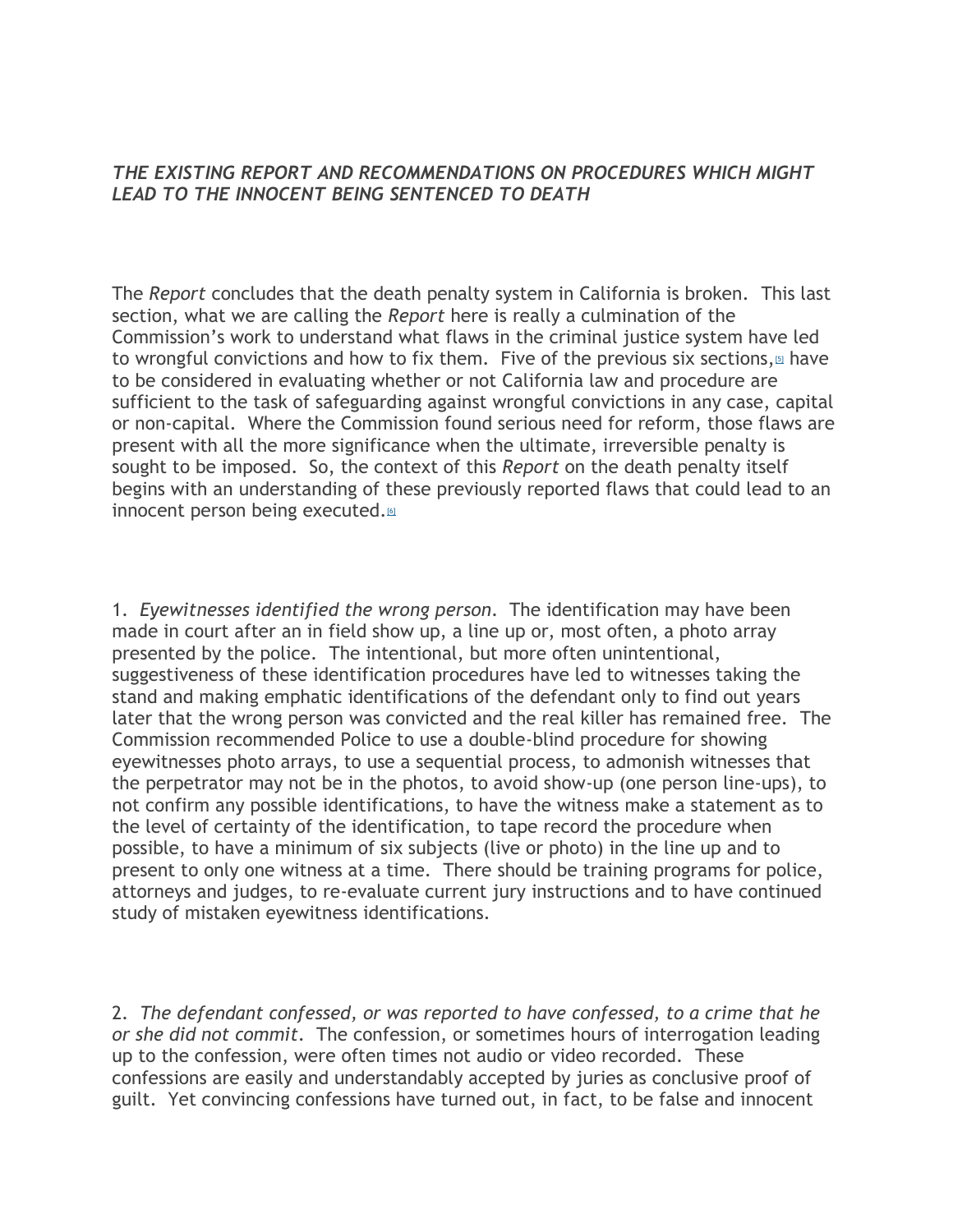people have been sent to death row. The Commission recommended that interrogations of suspects in serious felonies be tape recorded in their entirety if possible. They also recommended that the jury should be advised that an unrecorded statement should be viewed with caution. They suggested procedures for logging and preservation of recordings and state funding for law enforcement and special training procedures, including training in dealing with people with learning or other disabilities.

3. *Jailhouse informants – people in jail who often made deals on their own cases to testify against a defendant – testified falsely at trial*. There has been a chronic problem of presenting to juries people who were in custody and testified falsely in someone else's case in order to gain favor in theirs. Many innocent people, later exonerated by DNA and otherwise, were convicted by juries who heard and belied this evidence. The Commission recommended that the benefits that a jail house informant was to receive for cooperation in the pending case be recorded and that the prosecutor's offices adopt written policies on informants. They also recommended that a jailhouse informant's testimony be corroborated by independent evidence. Again they recommended training for prosecutors, defense lawyers and judges on the subject.

4. *Scientific evidence was introduced that was not reliable due to its nature as "junk science" or because it was developed by less than competent people or people with inadequate labs and facilities.* Too many times, "evidence" that would not pass muster in a scientific laboratory is offered to the jury as real science. Experts have been found to be unqualified or underqualified and sometimes the competitive nature of the enterprise has led to false conclusions and the conviction of the innocent. The Commission recommended certification of forensic experts and that allegations of negligence or misconduct be timely reported to the prosecution agencies who will, in turn report such allegations and their investigations to the Attorney General. They recommend that a statewide agency be established to increase the proficiency and ethics of forensic scientific agencies through record keeping, training and funding and that the state improve DNA testing and education and cure the backlog of DNA evaluations. Once again, training and education of prosecutors, defense attorney and judges should be provided.

5. *Prosecutors or defense lawyers did not meet their ethical and professional obligations*. Prosecutors or police failed to disclose information to the defense that was not consistent with their theory of the case. Defense lawyers were not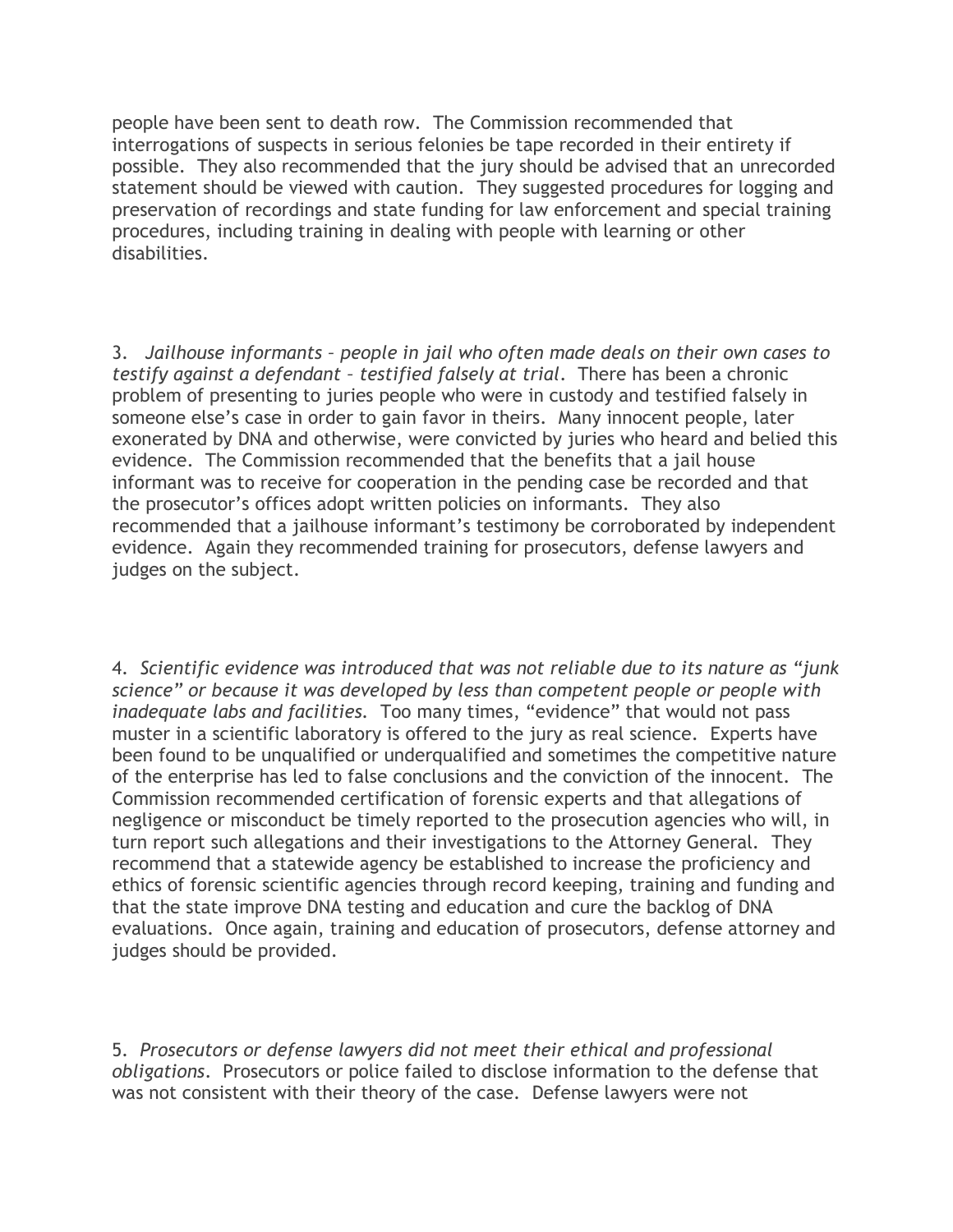adequately prepared or did not take the time and effort to properly investigate and defend the client. These factors led to the conviction of the innocent. The Commission recommended that both prosecutors and defense lawyers be reported to the State Bar and their supervisors for breaches of ethical duties which led to reversals of criminal convictions. They recommended record keeping that would make the information available and that there be training for prosecutors, defense lawyers and judges to avoid misconduct in the first place.

As of this writing, none of these recommendations have been enacted into law. The governor has vetoed proposed legislation over the last two legislative sessions which started to address some of these concerns. Legislation is pending currently to again address some of these issues. However, even if it is enacted there is much more work to do to avoid conviction (and possible condemnation to death) of the innocent. Furthermore, these remedies are prospective and do not address the cases of the 673 people currently on death row.<sup>[\[7\]](#page-8-6)</sup>

## *THE NEW REPORT ON THE DEATH PENALTY ITSELF*

The *Commission Report* on the death penalty says: "After careful study, the Commission finds itself in full agreement with California Chief Justice Ronald M. George in his conclusion that California's death penalty system is dysfunctional.["](#page-8-7)[8] The *Report* is divided into three parts.

Part A is a discussion of "Why the system is broken and what it will take to fix it." First, the Commission analyzes California's Death Penalty law. In essence, the death penalty is supposed to be for the worst of the worst. There are supposed to be filters which narrow the class of people who would be eligible for the death penalty. Otherwise, the penalty is imposed randomly. California, however, fails in this regard in that the "special circumstances" qualifying a person for the death penalty cover at least 87% of first degree murder cases. Still, out of all the eligible murders in California, only 813 people have had the sentence of death imposed, roughly 10% of those eligible. Nevertheless, the Death Row population continues to increase.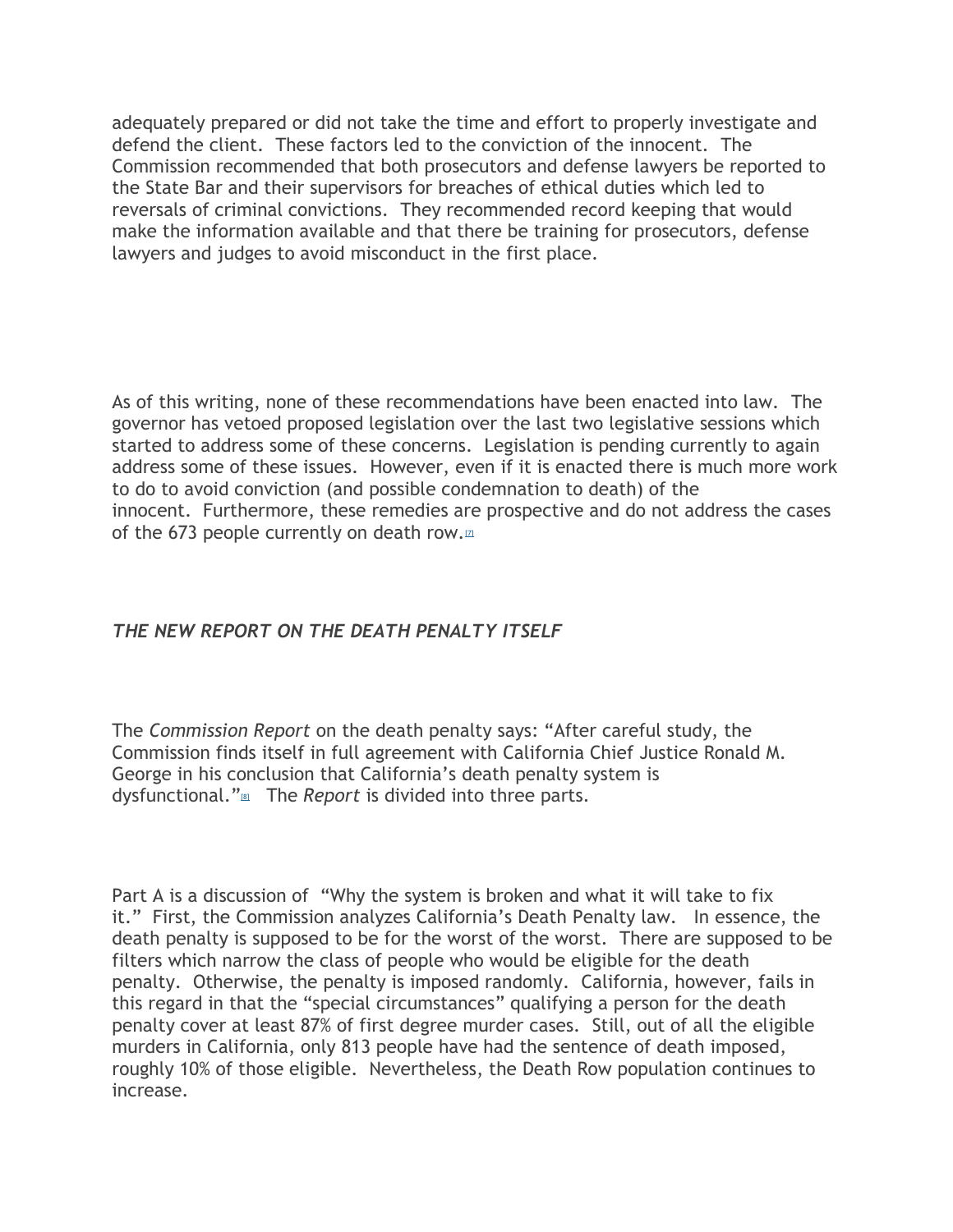Second, every case in which there is a judgment of death in the trial court is susceptible to three stages of review. Direct appeal, petition for writ of habeas corpus and federal review. Only one inmate, Scott Peterson, has a retained lawyer. All the rest are indigent and are either waiting for or have appointed counsel. The national average for sentence to execution is 12 years and it is 17 in California. They found that this may prolong the lives of the guilty but also delays the exoneration of the innocent or those for whom legal relief is appropriate. There are delays of years in finding and appointing competent counsel and delays of years in scheduling oral argument or hearing habeas petitions.

Third, delays are also caused by the fact that the case was not handled properly the first time and has to be reversed. 70% of the cases are reversed by the federal courts most often because of ineffective assistance of counsel. Standards for appointment of counsel have been lax in the past and there has not been adequate compensation for counsel and experts. Where the public defender cannot take the case, there is a declining pool of counsel willing to take on death penalty cases because of the specialized nature of the task and the lack of adequate funding.

Fourth, the risk of wrongful convictions, death sentences and actual executions still poses a significant threat. While the Commission found no evidence that one of the people actually executed so far in California was innocent, there have been people exonerated who were condemned to death row. There are also others who were found to not be properly subject to a death sentence.

As a result, the Commission made the following recommendations:

1. The Legislature address the unavailability of competent counsel to take direct appeals and habeas corpus before the Supreme Court;

- 2. Expand the Office of the State Public Defender;
- 3. Expand the Habeas Corpus Resource Center;
- 4. In crease the staff of the Office of the Attorney General;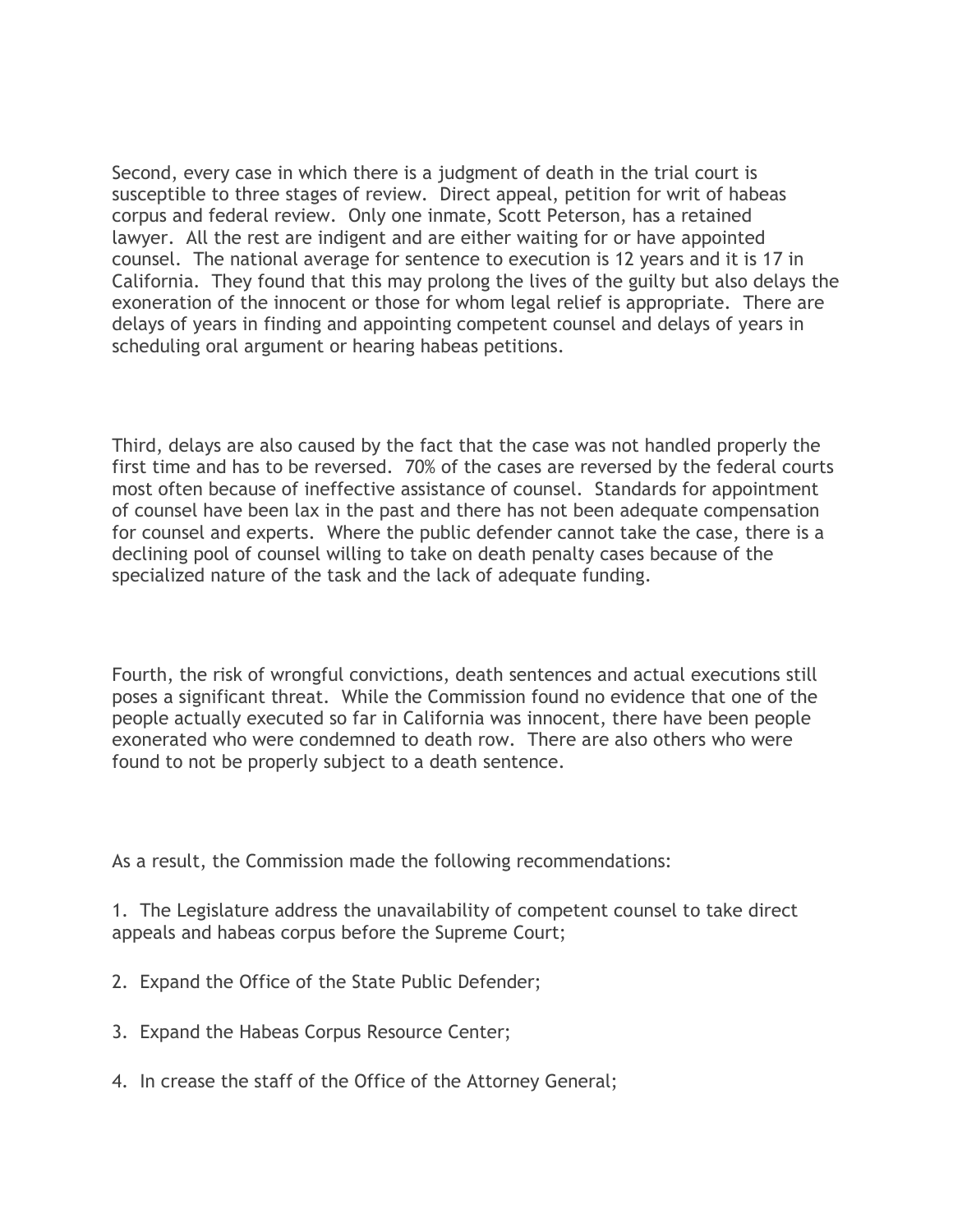5. Provide funding for appointment of counsel and to ensure that they comply with the standards or representation, including eliminating flat fee contracts, avoiding conflicts and providing for separate funding for investigators, experts and other necessary expenses and to adequately reimburse counties for expenditures.

In Part B, the Commission went on to explore available alternatives that could lessen the burden on the criminal justice system. First, the number and scope of special circumstances could be limited. It has been suggested in other studies that the number be limited to five and that "felony murder" specifically be excluded since almost any case can be brought within that circumstance. The Commission left the decision on how to limit the list to the legislature but concluded that such a limiting would not only save resources but assure more fairness in selecting who would ultimately be given death. For instance, the controversial execution of Manny Babbitt (a decorated Vietnam veteran Marine suffering from neglected Post Traumatic Stress Disorder, whose victim died of a heart attack when he stole change from her room) would not have been selected as one of the 13 "worst" Californians to receive the death penalty since 1967.

Second, life without the possibility of parole could be imposed instead of death as the New Jersey study found: 1) there is no evidence that the death penalty serves a penological purpose; 2) the costs of the death penalty are greater than cost of life without parole; 3) the death penalty is inconsistent with evolving standards of decency; 4) the interest, if any, in executing a small number of people is not worth the risk of executing an innocent person; 5) life without possibility of parole meets the needs of public safety and the interests of the victim's families; 7) the money saved could be used for the benefit of victims' families. The Commission found that, if this approach were instituted in California, hundreds of millions of dollars would be saved.

In Part C, the Commission addressed administrative reforms. These included, reforms to the California Supreme Court's methods of handling capital cases which would be dependent on implementing the recommendations in Part A. If the recommendations were implemented, then the Court could consider sending some matters to the Courts of Appeal and encouraging more factual hearings on habeas corpus to avoid case having to go to the federal courts for such hearings and reversals. The Commission also recommended that there should be a broad based Death Penalty Review Panel which would monitor implementation of recommendations and the progress of improvements in general to the death penalty system. There should be reporting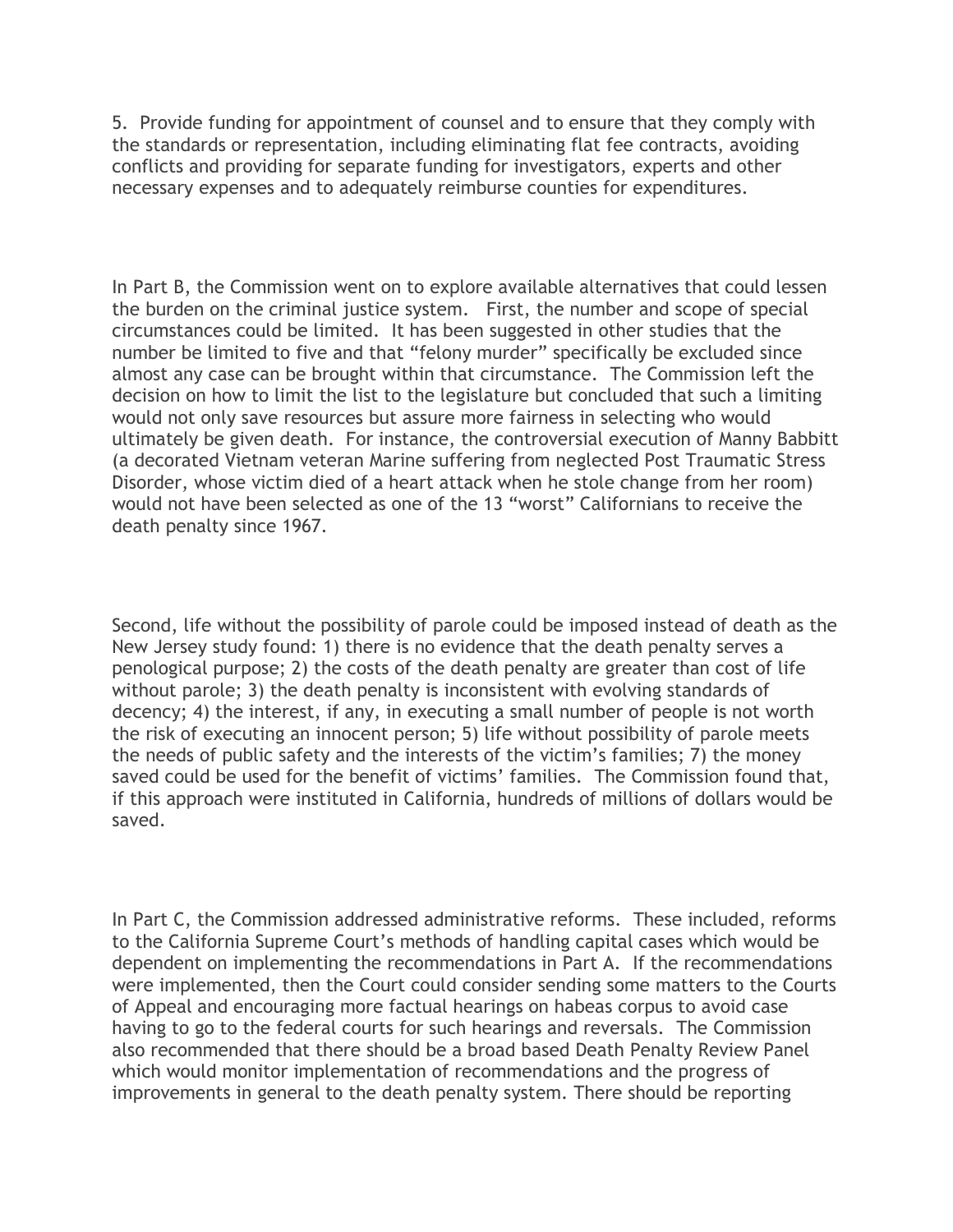requirements on the courts and counsel to provide information to the Panel. The Commission also recommended that prosecutors' offices have written policies and that the Constitution and statutes be amended to remove an anachronistic procedural restriction on pardon or commutation.

There were signing statements, concurrences and dissents which ranged from an outright abolition of the death penalty to a preference for business as usual. However, the majority of the Commission found that the death penalty in California is broken and in need of serious repair.

#### *CONCLUSION*

Once again, we will have to see what effect this study has on the California Legislature and the Governor. In a time of budget crisis, the saving of millions – even hundreds of millions – should be attractive to politicians. The total abolition of the death penalty would effect the most savings and has the added benefit of being the right thing to do in the  $21<sup>st</sup>$  century. The United States is fifth in the world in the number of executions per year. China and Iran are first and second. No European nation has the death penalty at all.

And whether or not there is abolition, speeding up executions is not the answer. California has the largest death row in the United States with 677 people and the numbers are increasing. Eliminating the "backlog" – if human beings, however damaged, can be called that – would require five executions a month for twelve years or two a day for a year. If we did the later, we as the State of California alone, would take first spot from China in leading executions in the world. And, of course, the people our progressive state would be executing would be people who are poor, the mentally deficient and mentally ill, and the marginalized of society. Furthermore, the majority of those we will be marching into the death chamber would be of color – not a good image.

So, we have a chance to make an intelligent change where no change is not an option. We will see.